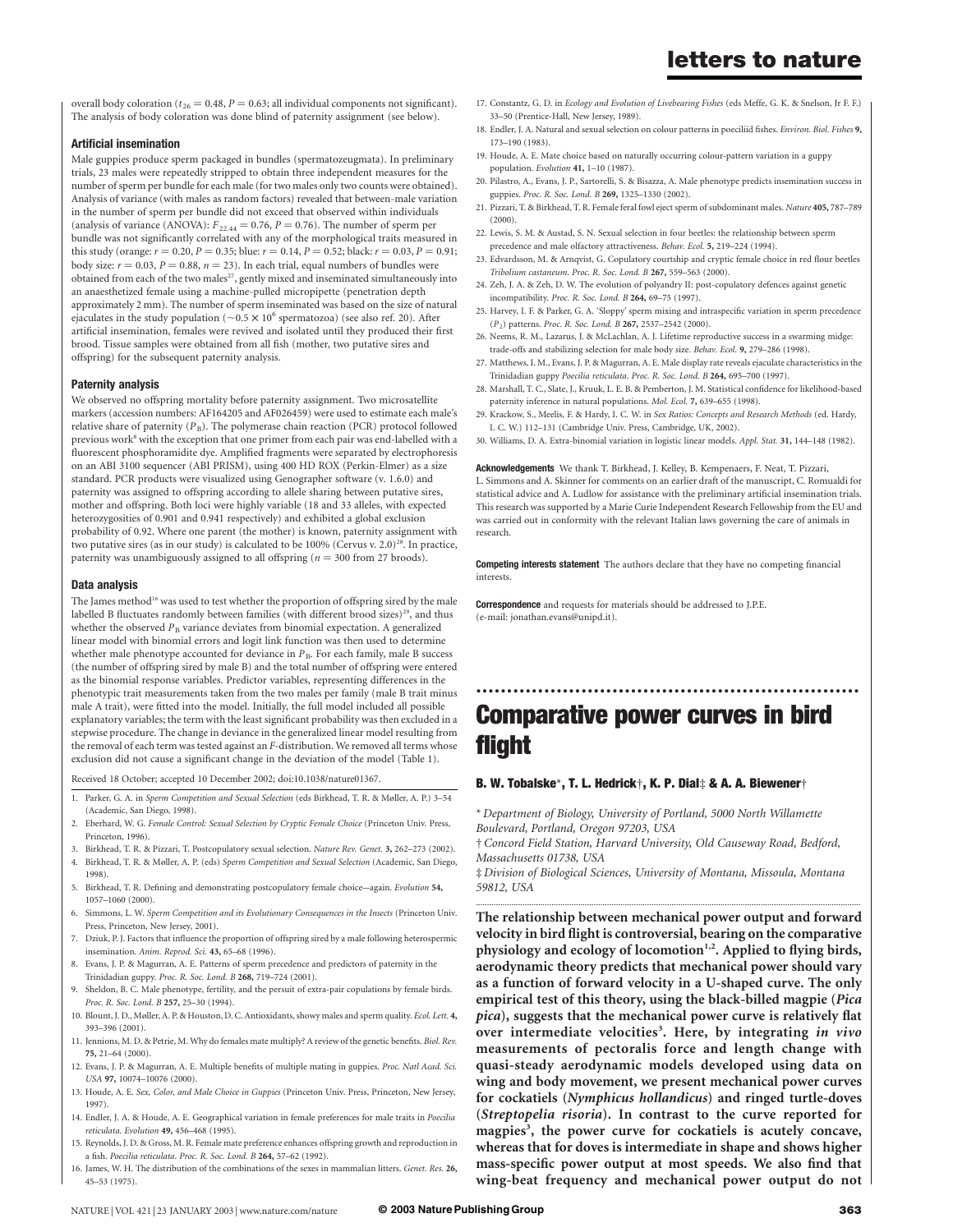# letters to nature

necessarily share minima in flying birds. Thus, aspects of morphology, wing kinematics and overall style of flight can greatly affect the magnitude and shape of a species' power curve.

We integrated several techniques to study in vivo mechanical power output from the pectoralis, the primary flight muscle in birds, as a function of forward flight velocity. We flew cockatiels and doves in a variable-speed wind tunnel and measured wing and body movements in three dimensions simultaneously with direct measures of force development and length change of the pectoralis. The three-dimensional (3D) kinematic data were incorporated into a model of quasi-steady aerodynamic power output, which we developed using existing theory<sup>4-6</sup>. Pectoralis tension and length change were measured using bone-strain recordings and sonomicrometry, respectively (ref. 7 and Fig. 1a). Our aerodynamic model, coupled with observed changes in muscle length, was used to calibrate measurements of bone strain into units of muscle force at intermediate speeds (7 and 9 m s $^{-1}$ ). These force calibrations were then applied to bone-strain data at all flight speeds.

To estimate work output per wing beat, we integrated tensionlength curves, or work loops, for each wing beat (Fig. 1b). Average power output from the pectoralis muscles was then calculated as total work during an interval of flight divided by flight duration. Pectoralis power output varied significantly with flight speed in both species (repeated-measures analysis of variance,  $P \le 0.002$ ; Fig. 2a, b). In the cockatiels, minimum power output was 1.3 W (73.9 W kg<sup>-1</sup> muscle mass) at 5 m s<sup>-1</sup>, and maximum power output was 3.7 W (231.2 W kg $^{-1})$  at 14 m s $^{-1}$ , the fastest speed at which the cockatiels would fly. In the doves, minimum power (4.3 W;



Figure 1 In vivo recordings of pectoralis strain, force and work per wing-beat cycle. a, Changes in muscle length, electromyographic (EMG) activity and bone strain recorded from a cockatiel flying at 7 m s $^{-1}$ . Shaded region indicates a single wing-beat cycle selected for plotting as a tension-length curve (work loop in **b**). Arrows indicate upstroke and downstroke. b, Work loop plotted from a single wing beat (shaded region in a). We calibrated bone and pectoralis strain into pectoralis force and length using our aerodynamic model and the bird's morphology. The integral of the work loop (95.3 mJ) was divided by time (112.2 ms) to yield power for a single pectoralis (0.85 W), and this value was doubled to yield total pectoralis power (1.7 W or 106 W kg<sup> $-1$ </sup> pectoralis mass) for the wing beat.

123.4 W  $\text{kg}^{-1}$ ) was observed at  $7 \text{ m s}^{-1}$ , and maximum power output (7.5 W; 234.5 W kg<sup>-1</sup>) was observed at this species<sup>2</sup> maxi-<br>mum flight speed of 17 m s<sup>-1</sup>. Mass-specific power output in the dove was higher than that for the cockatiel at all speeds except  $14 \text{ m s}^{-1}$ . This is probably due to the higher weight per area swept by the wings (disc loading) of the dove  $(8.1 \text{ N m}^{-2})$  as compared with the cockatiel  $(4.2 \text{ N m}^{-2})$  and therefore to the proportionally greater induced power requirements of the dove.

Our results do not support a current hypothesis that minimum wing-beat frequency must coincide with a bird's minimum power speed<sup>8</sup>. For cockatiels and doves, relative work varied closely with relative power, and both variables showed shared minima (Fig. 3b, c). By contrast, wing-beat frequency in cockatiels reached a well-defined minimum at  $9 \text{ m s}^{-1}$ , a speed 80% higher than their minimum power speed, whereas wing-beat frequency in doves showed a broad minimum from 7 to  $13 \text{ m s}^{-1}$ .

Power curves in doves and cockatiels differed substantially from the curve measured in magpies, the only other species for which similar muscle measurements have been made over a range of flight



**Figure 2** Pectoralis power as a function of flight velocity. **a**, **b**, Mean  $\pm$  s.d. pectoralis and aerodynamic power as a function of flight velocity in five cockatiels (a) and three doves (b). In both cases, the shaded region indicates the range of pectoralis power obtained when 'low-power' versus 'high-power' aerodynamic coefficients are input to the aerodynamic model (Methods). c, Comparative mass-specific pectoralis power as a function of flight velocity in cockatiels, doves and magpies<sup>3</sup>. Bird silhouettes are shown to scale, digitized from video.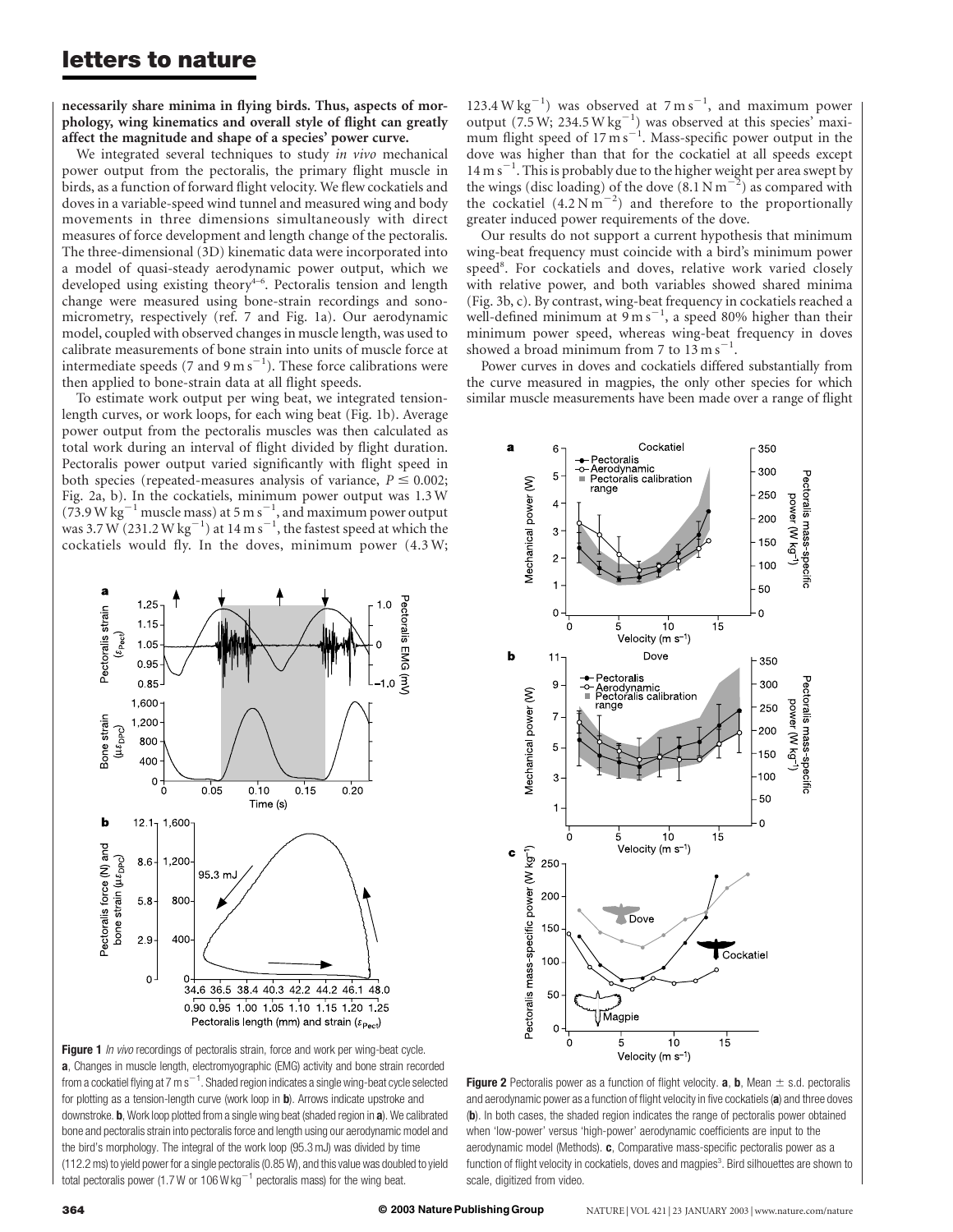speeds<sup>3</sup>. Differences in calibration method for strain-gauge measurements cannot account for all of the interspecific differences because relative power curves varied between the species (Fig. 3a), and relative power and work (Fig. 3b, c) were independent of force calibration.

As compared with the mechanical power curve for the magpie, which has a broadly flat shape between 4 and 12 m s<sup>-1</sup>, progressively greater upward concavity was apparent for the curves shown by doves and cockatiels, respectively (Figs 2c and 3a). Maximum massspecific pectoralis power output in cockatiels and doves was 63% higher than the maximum of  $143 \text{ W kg}^{-1}$  previously reported for magpies<sup>3</sup>. Unlike the cockatiels and doves, magpies are reported to generate maximal pectoralis power during hovering<sup>3</sup>. We attribute these differences in the shape and magnitude of the power curves to differences in wing and tail morphology.

Magpies have broad, rounded wings (aspect ratio 5) and a long tail. This probably increases profile drag, diminishes thrust/drag ratio<sup>2</sup> and prevents them from flying faster than  $14 \text{ m s}^{-1}$ , even though they seem to have sufficient pectoralis power to fly at faster speeds. By contrast, cockatiels and doves have relatively pointed wings of higher aspect ratio (7.0 and 5.7) and proportionally smaller tails. These characteristics offer proportionally lower induced velocities and profile drag and, thus, more favourable thrust/drag ratios, permitting them to fly at speeds that require pectoralis power



Figure 3 Pectoralis power, work and wing-beat frequency as a function of flight velocity, with values expressed as a percentage of the observed within-species mean for each variable. **a**, Mean relative pectoralis power in cockatiels, doves and magpies<sup>7</sup>. **b**, **c**, Mean relative pectoralis power, work and wing-beat frequency in cockatiels  $(b)$  and doves  $(c)$ .

output in excess of that required for hovering. Unlike in magpies, maximum speed in cockatiels and doves is probably constrained by sustainable power available from the pectoralis muscle.

Differences in power curves between magpies and the species in the present study may also be explained by flight style. Magpies use a unique intermittent flight style in which they regularly fluctuate their wing-beat gait, flight velocity and altitude<sup>9</sup>. This variation in wing motion may alter power requirements at intermediate and fast speeds so that the right side of the power curve remains relatively flat for this species.

Maximum mass-specific pectoralis power output in the cockatiel and dove was 60% or less than values  $(360-460 \,\mathrm{W}\,\mathrm{kg}^{-1})$  that have been estimated for galliform species (pheasant-like birds) engaged in short-duration take-off and climbing flight<sup>6</sup>. In those studies, flight style and speed range differed, but similar aerodynamic modelling and sonomicrometry methods were used. Thus, we attribute most of the interspecific variation between these studies to differences in non-sustainable versus sustainable flight performance and flight morphology. Among all species of birds, galliforms seem to be designed for maximum burst-flight performance: they have short, broad wings, high wing-beat frequency and pectoralis muscles with fast myosin ATPase and high glycolytic capacity<sup>10–12</sup>. They use flight almost only as an escape mechanism, rapidly fatiguing after take-off and returning to the ground to run or hide, whereas cockatiels and doves may sustain flight for hours before fatigue.

Data from the cockatiels and doves provide insight into the validity of certain assumptions in quasi-steady aerodynamics as applied to bird flight. Because we used aerodynamic estimates of power output at intermediate flight speeds to calibrate bone strain into muscle force, by necessity the curves for aerodynamic power and pectoralis power intersect in the vicinity of  $7-9 \text{ m s}^{-1}$  for both species (Fig. 2a, b). But pectoralis power was not constrained to match aerodynamic power at slower or faster speeds. It is therefore significant that our measurements of aerodynamic power overestimate pectoralis power at slow speeds and underestimate pectoralis power at fast speeds in both species. Several explanations could account for these discrepancies. Wing muscles other than the pectoralis may contribute significantly to work and power during slow flight<sup>13</sup>, and we did not measure power output in these muscles. In addition, our model accounts only for the wings; other lift surfaces, especially the tail, may be particularly important for reducing power requirements at slow speeds $14,15$ . By contrast, at faster speeds our model seems to underestimate drag. Drag coefficients on bird wings and bodies are subject to much uncertainty<sup>8</sup>. Without more definitive estimates for these parameters and induced velocity, we are unable to determine which components of total drag were underestimated.

In summary, our data show that differences in morphology, wing kinematics and overall style of flight have large effects on the magnitude and shape of a species' power curve.  $\Box$ 

## Methods

#### Birds, kinematic analysis and aerodynamic modelling

Five cockatiels (body mass 78.5 g, wing span 48.3 cm) and three doves (139.8 g, 46.8 cm) were trained to fly individually in a variable-speed wind tunnel at the Concord Field Station, Harvard University (41-m altitude, average air density ( $\rho$ ) 1.22 kg m<sup>-3</sup>). We followed Institutional Animal Care and Use guidelines in all housing and experiment protocols. The working-section diameter of the tunnel was  $1.2 \times 1.2$  m (ref. 15). We report equivalent air speed  $V_e$  rather than true air speed<sup>16</sup>:

$$
V_e = \sqrt{2q/\rho_o} \tag{1}
$$

where  $q$  is dynamic pressure and  $\rho_{\rm o}$  is the air density at sea level (1.225 kg m $^{-3}$ ). The birds were trained to sustain flight indefinitely at intermediate speeds  $(5-11 \text{ m s}^{-1})$  and for at least 20 s at other speeds. Kinematic data were obtained using 2–4 synchronized, 250-Hz digital video cameras ( $n = 214$  wing beats for cockatiels,  $n = 98$  for doves). We merged two-dimensional coordinates from each camera plane into a single 3D coordinate space using the direct linear transformation (DLT) coefficients derived from a 40-point calibration frame15. Variables obtained from the kinematic analyses were used in constructing quasi-steady aerodynamic models incorporating actuator-disc theory and